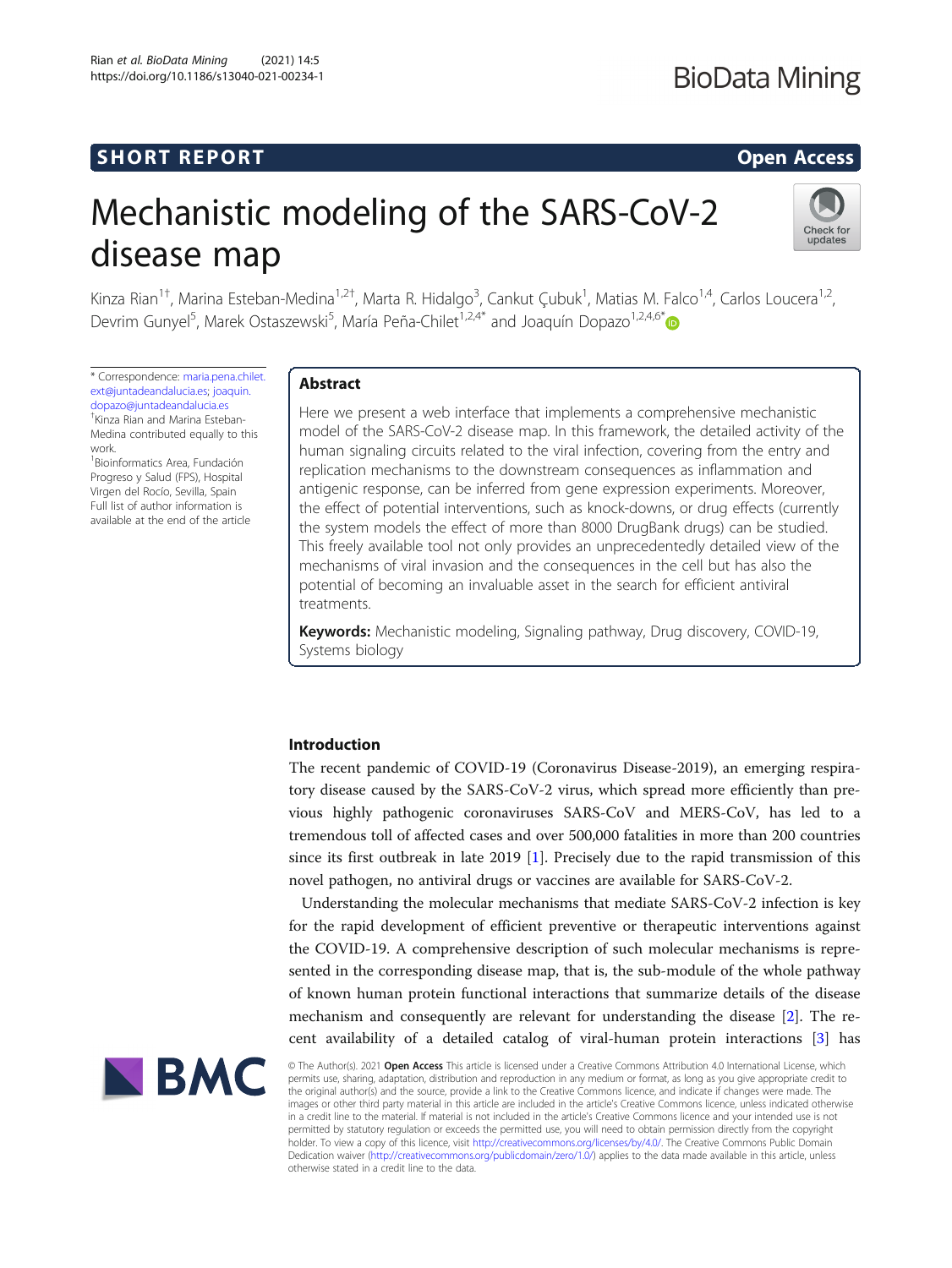facilitated the construction of a first version of a map of the human molecular pathways involved in the viral infection and downstream consequences [\[4](#page-6-0)].

Disease maps are repositories of knowledge of disease-relevant mechanisms that provide qualitative guidance for the interpretation of experimental findings [\[2](#page-6-0)]. Actually, disease maps are the supporting foundation of different tools able to model the information contained in them in order to provide a detailed quantitative explanation for experimental results [\[5](#page-6-0)]. In particular, mechanistic models of disease maps are becoming increasingly relevant for genomic data interpretation because they provide a natural link between omics data measurements and cell behavior and outcome [[6\]](#page-7-0), which ultimately accounts for the phenotype of the infection. The knowledge of these links allows a better understanding of the molecular mechanisms of the viral infection and the responses to drugs. Actually, mechanistic models of human signaling [\[7](#page-7-0)] or metabolic pathways [\[8](#page-7-0)] have been successfully used to uncover specific molecular mechanisms behind different cancers  $[7, 9-11]$  $[7, 9-11]$  $[7, 9-11]$  $[7, 9-11]$  $[7, 9-11]$  $[7, 9-11]$ , rare  $[12]$  $[12]$  and common  $[13]$  $[13]$  diseases, to reveal mechanisms of action of drugs [[14\]](#page-7-0), and dissecting them at single cell level [[15](#page-7-0)], to suggest personalized treatments [[16,](#page-7-0) [17](#page-7-0)] and in other biologically interesting scenarios [\[18](#page-7-0), [19](#page-7-0)]. Basically, mechanistic models analyze experimental values in the context of the disease map information, which is used to point out the relevant aspects of the molecular mechanisms behind the experiment. It is important to note that this assessment is made from a systems biology perspective, in the holistic context of the disease map, and considers the functional interactions among the gene products as described in the map. Typically, these experimental values are gene expression transcriptomic data, although other data such as proteomic, phosphoproteomic, genomic [\[20\]](#page-7-0), or even methylomics, can also be used. Interestingly, beyond its usefulness for the functional interpretation of experimental results, the most remarkable property of mechanistic models is that they can be used to predict the effects of interventions (inhibitions, overactivations, drugs, etc., alone or in combinations) over proteins of the map in the condition studied [\[21\]](#page-7-0). Therefore, this opens the possibility of using these models for exploring new therapeutic options as well [[22](#page-7-0)].

# Methods

To construct a first approach to the COVID-19 disease map, the SARS-CoV-2 virushuman interactome was firstly expanded from existing KEGG pathways [\[23\]](#page-7-0) to define regions within the whole set KEGG pathways that potentially account for the molecular mechanism of the viral infection and the downstream consequences. Pathways are composed of individual signaling circuits (sub-pathway that describes the chain of signal transduction that connects a receptor protein to an effector protein) whose functionalities can be described by the UniProt [\[24\]](#page-7-0) functional annotations of their effector nodes [\[7](#page-7-0), [25\]](#page-7-0). It order to restrict the map to those circuits relevant for the COVID-19 disease mechanism, only signaling circuits with at least one UniProt [\[24](#page-7-0)] function that fit in one of these virus-related categories: 1) Host-virus interaction, 2) inflammatory response, 3) immune activity, 4) antiviral defense, 5) endocytosis were selected to define the COVID-19 disease map. The model presented here is a part of an ongoing more detailed repository of SARS-CoV-2 mechanisms, the COVID-19 Disease Map, in construction by an international community, whose most recent version is available at: [https://doi.org/10.17881/covid19-disease-map.](https://doi.org/10.17881/covid19-disease-map) In addition to the human version of the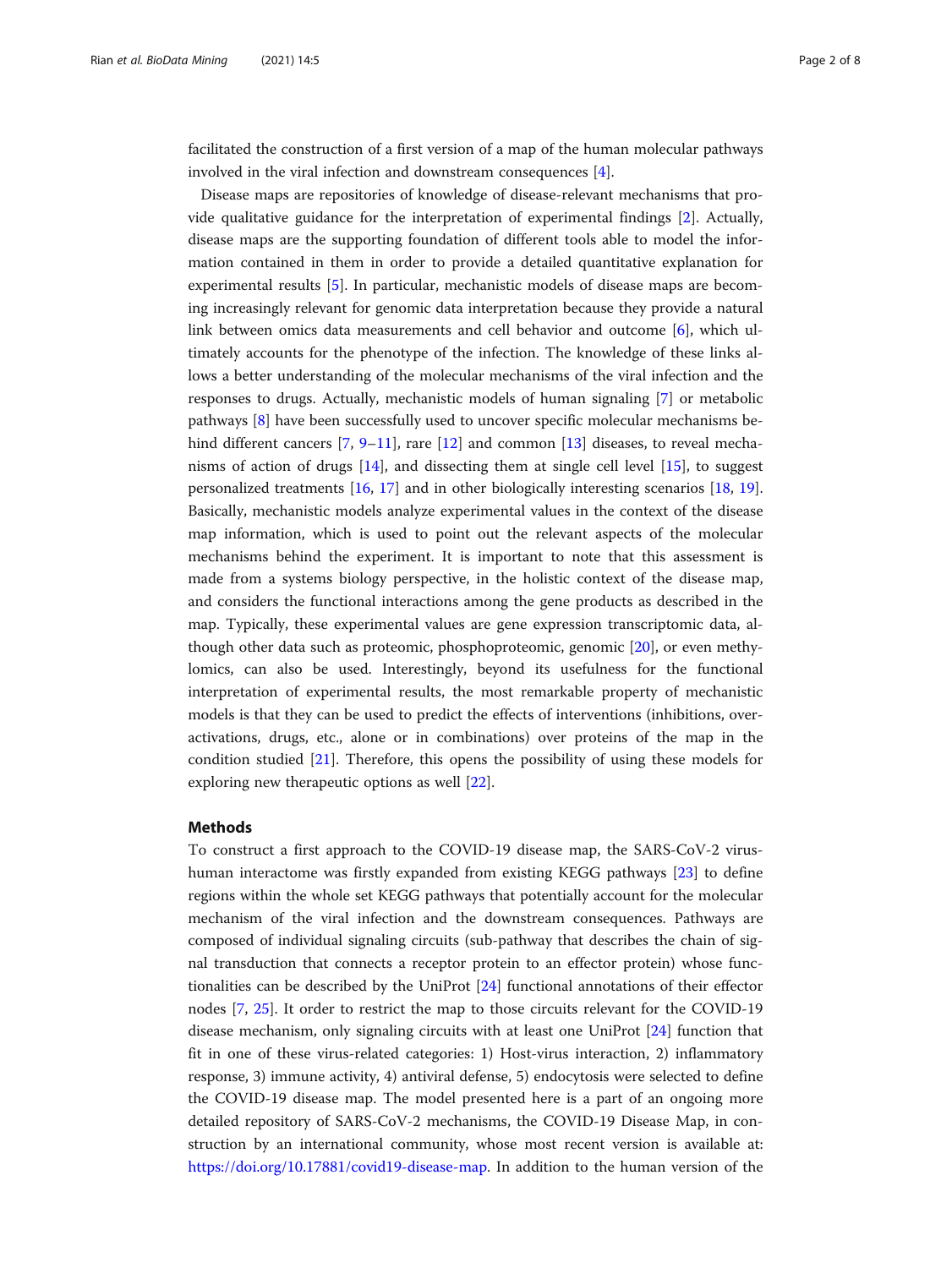COVID-19 map, versions for animal models, like mouse or rat, using the homologous pathways are also provided by the tool [\[4](#page-6-0)].

The mechanistic model implemented here takes a directed graph (in this case a first version of the COVID-19 map, and in the future new versions as these are released), and extracts from it the collection of signaling circuits that connect receptor nodes to effector nodes. The signal transduction across such circuits,  $S_n$ , is estimated using gene expression values as proxies of protein activity [\[26](#page-7-0)] using the following recursive equation [\[7\]](#page-7-0):

$$
S_n = v_n \cdot \left(1 - \prod_{s_a \in A} (1 - s_a)\right) \cdot \prod_{s_i \in I} (1 - s_i) \tag{1}
$$

 $S_n$  is the signal intensity for the current node *n*,  $v_n$  is its normalized gene expression value, A is the set of activation signals  $(s_a)$ , arriving to the current node from activation edges, I is the set of inhibitory signals  $(s_i)$  arriving to the node from inhibition edges. The  $S_n$  values of circuits are further used in comparisons to detect increases or decreases in signaling activity (and consequently in the corresponding cell functionality), or to infer the effect of interventions in signaling or the potential resulting phenotype of mutations.

### Implementation

Here, we present the first implementation of a mechanistic model of the SARS-CoV-2 infection in a user-friendly web interface. The model used here implements the HiPathia [\[7](#page-7-0)] algorithm, which has demonstrated to outperform other competing algorithms in a recent benchmarking [\[25\]](#page-7-0). The mechanistic model implemented in HiPathia has been successfully used to understand the disease mechanisms behind different cancers [[7\]](#page-7-0) and was able to predict cancer vulnerabilities with a high precision [[9\]](#page-7-0). The model has been implemented in a user-friendly web application that inputs normalized gene expression values (or similar proteomics or phosphoproteomic values) and can be found at <http://hipathia.babelomics.org/covid19/>. As an example, we carried out some analyses that involve a case-control differential signaling analysis using a recently published gene expression experiment [\[27\]](#page-7-0) with human lung cell lines infected with SARS-CoV-2 (GEO id: GSE147507, the dataset GSE147507\_RawReadCounts\_ Human.ts). The infected cells showed a differential activation pattern in circuits related to virus entrance to cell, activation of immune, inflammatory and other virus-triggered responses (see Fig. [1](#page-3-0)a and Table [1](#page-4-0) for a detailed list of differentially activated signaling circuits and Table [2](#page-5-0) for detail on the differentially activated cell functionalities). Interestingly, several of the deregulated pathways include TNF, a target gene of chloroquine, one of the drugs with promising results against COVID-19 [[28\]](#page-7-0). Moreover, NF-kB signaling pathway has been highlighted in several studies as one of the main pathways responsible for COVID-19 progression [[29\]](#page-7-0) (Fig. [1](#page-3-0) B). Figure [1c](#page-3-0) depicts the heathmap of signaling activity profiles that discriminate the two classes of samples (cases and controls) compared. The results found are consistent with those of previous analyses with the same data, where a modest but generalized response of mechanisms related to immune response and inflammatory processes, such as response to chemokine and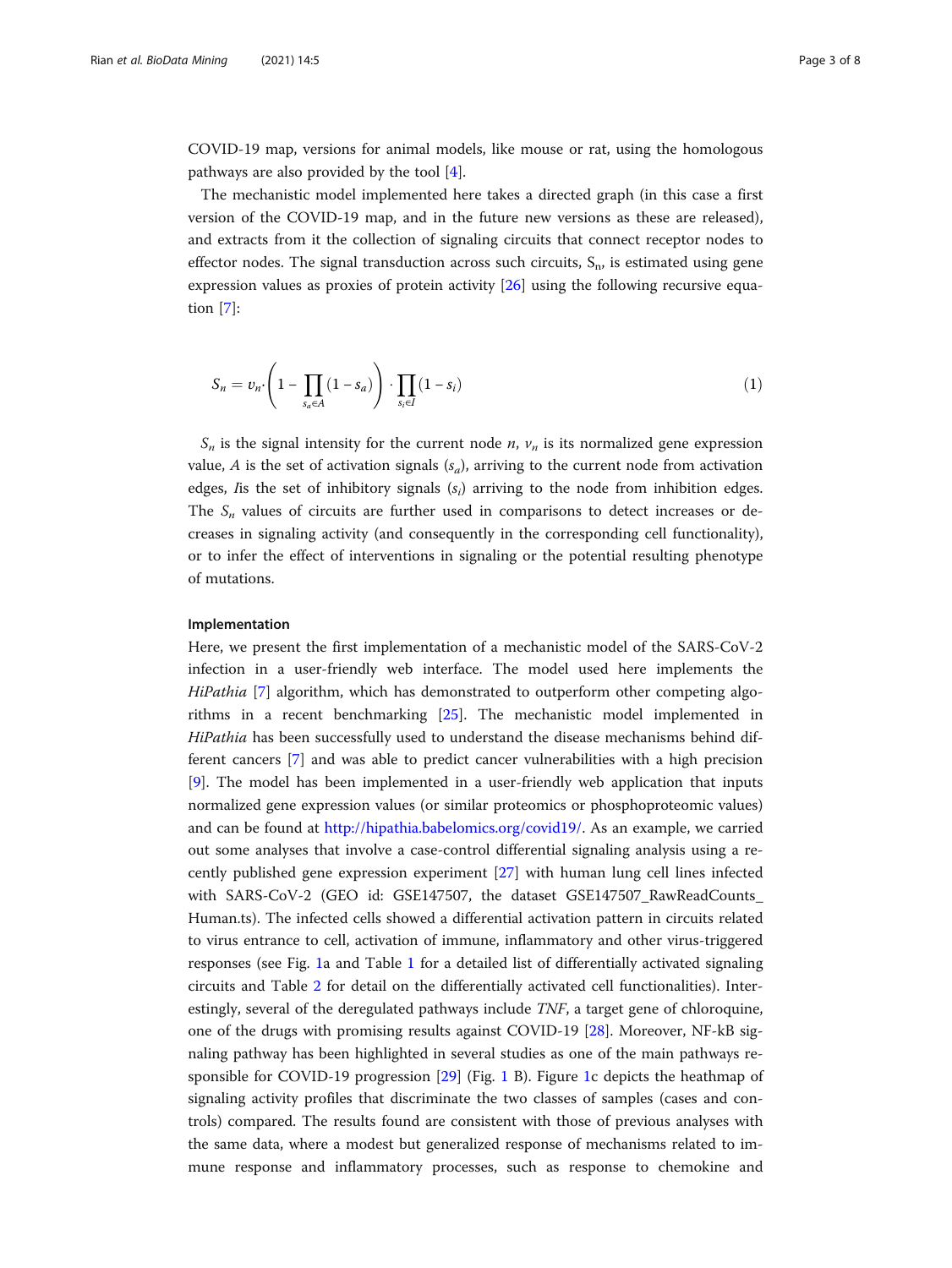<span id="page-3-0"></span>

cytokines, virus defense-related processes, and other general functions of cell like apoptosis or cell differentiation was demonstrated [[27](#page-7-0)]. Interestingly, the processes highlighted by the authors are response to chemokines and interferon-related signaling pathways. Both processes are highly associated with pathways in whose circuits our model detect significant deregulations (see Table [1\)](#page-4-0), such as Toll-like and TNF signaling pathways. The relation between chemokines, interferon and Toll-like signaling is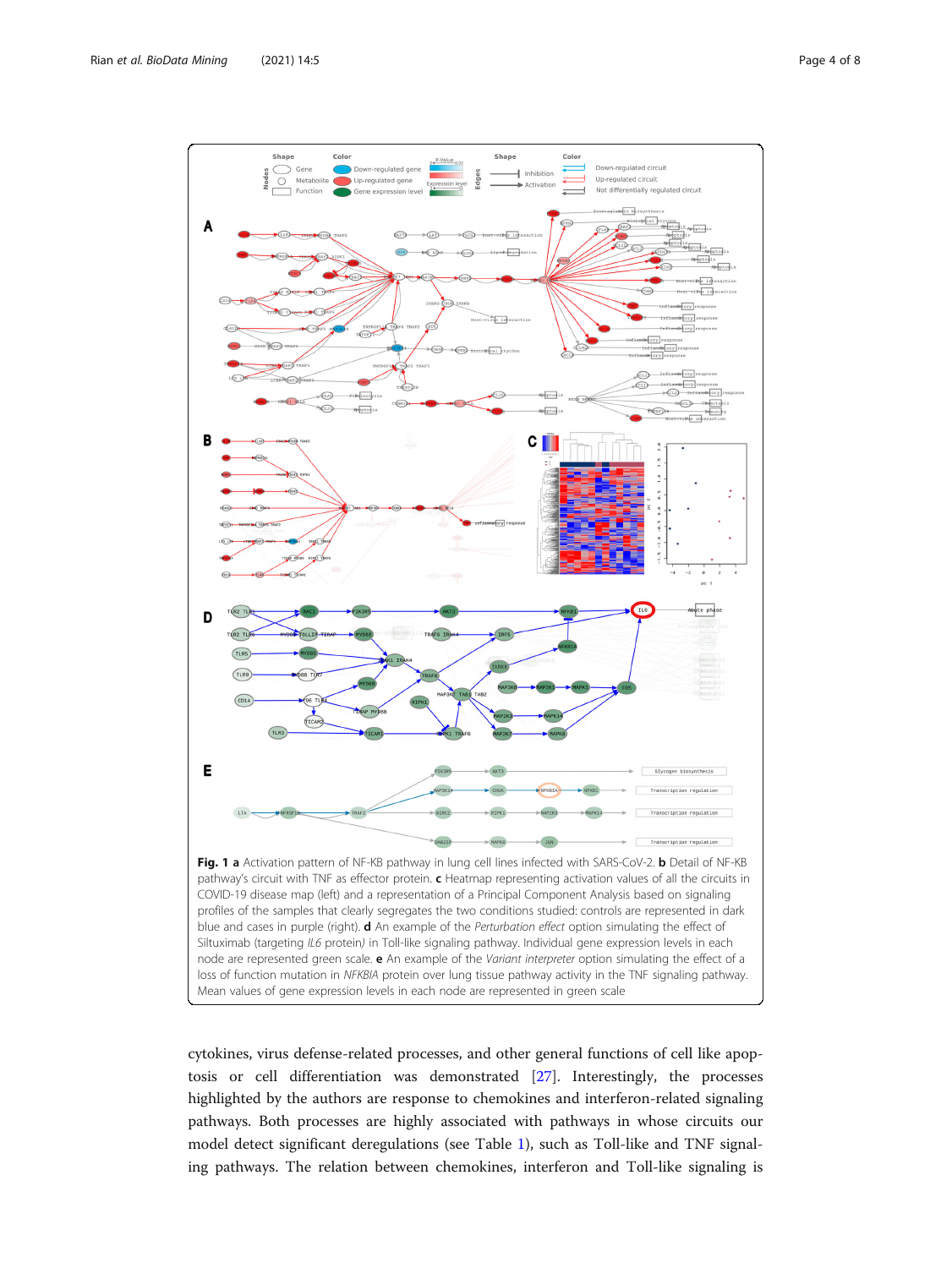<span id="page-4-0"></span>Table 1 Circuits from CoV-Hipathia differentially activated in lung cell lines infected with SARS-CoV-2

| KEGG pathway: effector gene/s                        | UP/ DOWN    |          | statistic <i>p</i> -value <sup>a</sup> | FDR <sup>b</sup> | FC <sub>c</sub> | log FC          |
|------------------------------------------------------|-------------|----------|----------------------------------------|------------------|-----------------|-----------------|
| MAPK signaling pathway: NLK                          | UP          | 2.882    | 2.16E-03                               | 0.023            | 1.098           | 0.135           |
| MAPK signaling pathway: STK3                         | UP          | 2.882    | 2.16E-03                               | 0.023            | 1.209           | 0.274           |
| MAPK signaling pathway: ECSIT, TRAF6                 | UP          | 2.882    | 2.16E-03                               | 0.023            | 1.182 0.241     |                 |
| Ras signaling pathway: REL                           | UP          | 2.882    | 2.16E-03                               | 0.023            |                 | 1.074 0.103     |
| Ras signaling pathway: MLLT4                         | UP          | 2.882    | 2.16E-03                               | 0.023            |                 | 1.049 0.069     |
| NF-kappa B signaling pathway: CFLAR                  | UP          | 2.882    | 2.16E-03                               | 0.023            | 1.212           | 0.278           |
| NF-kappa B signaling pathway: BIRC2                  | UP          | 2.882    | 2.16E-03                               | 0.023            | 1.261           | 0.335           |
| NF-kappa B signaling pathway: XIAP                   | UP          | 2.882    | 2.16E-03                               | 0.023            |                 | 1.176 0.234     |
| NF-kappa B signaling pathway: BCL2L1                 | UP          | 2.882    | 2.16E-03                               | 0.023            | 1.193           | 0.254           |
| NF-kappa B signaling pathway: GADD45B                | UP          | 2.882    | 2.16E-03                               | 0.023            | 1.179           | 0.238           |
| NF-kappa B signaling pathway: BCL2A1                 | UP          | 2.882    | 2.16E-03                               | 0.023            | 1.570           | 0.651           |
| NF-kappa B signaling pathway: NFKB2                  | UP          | 2.882    | 2.16E-03                               | 0.023            | 1.225           | 0.293           |
| NF-kappa B signaling pathway: CXCL8                  | UP          | 2.882    | 2.16E-03                               | 0.023            | 1.185           | 0.245           |
| NF-kappa B signaling pathway: IL1B                   | UP          | 2.882    | 2.16E-03                               | 0.023            | 1.341           | 0.424           |
| NF-kappa B signaling pathway: TNFAIP3                | UP          | 2.882    | 2.16E-03                               | 0.023            | 1.311           | 0.390           |
| NF-kappa B signaling pathway: NFKBIA                 | UP          | 2.882    | 2.16E-03                               | 0.023            |                 | 1.254 0.327     |
| NF-kappa B signaling pathway: PTGS2                  | UP          | 2.882    | 2.16E-03                               | 0.023            | 1.267           | 0.341           |
| NF-kappa B signaling pathway: CXCL2                  | UP          | 2.882    | 2.16E-03                               | 0.023            | 1.335           | 0.417           |
| NF-kappa B signaling pathway: IKBKG, CHUK, IKBKB     | UP          | 2.882    | 2.16E-03                               | 0.023            | 1.110           | 0.151           |
| NF-kappa B signaling pathway: BCL2L1                 | UP          | 2.882    | 2.16E-03                               | 0.023            | 1.098           | 0.135           |
| NF-kappa B signaling pathway: BCL2A1                 | UP          | 2.882    | 2.16E-03                               | 0.023            | 1.448           | 0.534           |
| HIF-1 signaling pathway: TIMP1                       | UP          | 2.882    | 2.16E-03                               | 0.023            | 1.051           | 0.072           |
| HIF-1 signaling pathway: TIMP1                       | UP          | 2.882    | 2.16E-03                               | 0.023            | 1.051           | 0.072           |
| HIF-1 signaling pathway: EDN1                        | UP          | 2.882    | 2.16E-03                               | 0.023            | 1.121           | 0.164           |
| HIF-1 signaling pathway: NOS2                        | UP          | 2.882    | 2.16E-03                               | 0.023            | 1.585           | 0.664           |
| HIF-1 signaling pathway: PDK1                        | UP          | 2.882    | 2.16E-03                               | 0.023            | 1.037           | 0.052           |
| HIF-1 signaling pathway: PGK1                        | UP          | 2.882    | 2.16E-03                               | 0.023            | 1.048           | 0.068           |
| HIF-1 signaling pathway: LDHA                        | UP          | 2.882    | 2.16E-03                               | 0.023            | 1.047           | 0.066           |
| mTOR signaling pathway: VEGFA                        | UP          | 2.882    | 2.16E-03                               | 0.023            | 1.059           | 0.083           |
| mTOR signaling pathway: TSC1                         | <b>DOWN</b> | $-2.882$ | 2.16E-03                               | 0.023            | 0.946           | $-0.080$        |
| PI3K-Akt signaling pathway: BCL2L11                  | <b>DOWN</b> | $-2.882$ | 2.16E-03                               | 0.023            |                 | $0.918 - 0.123$ |
| Apoptosis: FADD, TRADD                               | UP          | 2.882    | 2.16E-03                               | 0.023            | 1.118 0.161     |                 |
| Apoptosis: IRAK3, MYD88                              | UP          | 2.882    | 2.16E-03                               | 0.023            | 1.167           | 0.223           |
| Toll-like receptor signaling pathway: CXCL10         | UP          | 2.882    | 2.16E-03                               | 0.023            | 1.518 0.602     |                 |
| Toll-like receptor signaling pathway: IFNA1          | UP          | 2.882    | 2.16E-03                               | 0.023            | 1.486 0.572     |                 |
| Toll-like receptor signaling pathway: IL1B           | UP          | 2.882    | 2.16E-03                               | 0.023            |                 | 1.172 0.229     |
| Toll-like receptor signaling pathway: IL6            | UP          | 2.882    | 2.16E-03                               | 0.023            |                 | 1.526 0.610     |
| RIG-I-like receptor signaling pathway: MAPK14        | UP          | 2.882    | 2.16E-03                               | 0.023            |                 | 1.214 0.280     |
| RIG-I-like receptor signaling pathway: MAVS, TMEM173 | UP          | 2.882    | 2.16E-03                               | 0.023            |                 | 1.204 0.268     |
| RIG-I-like receptor signaling pathway: IRF7          | UP          | 2.882    | 2.16E-03                               | 0.023            | 1.540 0.623     |                 |
| Ras signaling pathway: MAPK8                         | UP          | 2.722    | 4.33E-03                               | 0.035            | 1.043 0.061     |                 |
| NF-kappa B signaling pathway: TRAF1                  | UP          | 2.722    | 4.33E-03                               | 0.035            |                 | 1.193 0.254     |
| NF-kappa B signaling pathway: TNF                    | UP          | 2.722    | 4.33E-03                               | 0.035            | 1.639           | 0.713           |
| HIF-1 signaling pathway: TFRC                        | UP          | 2.722    | 4.33E-03                               | 0.035            | 1.049           | 0.068           |
|                                                      |             |          |                                        |                  |                 |                 |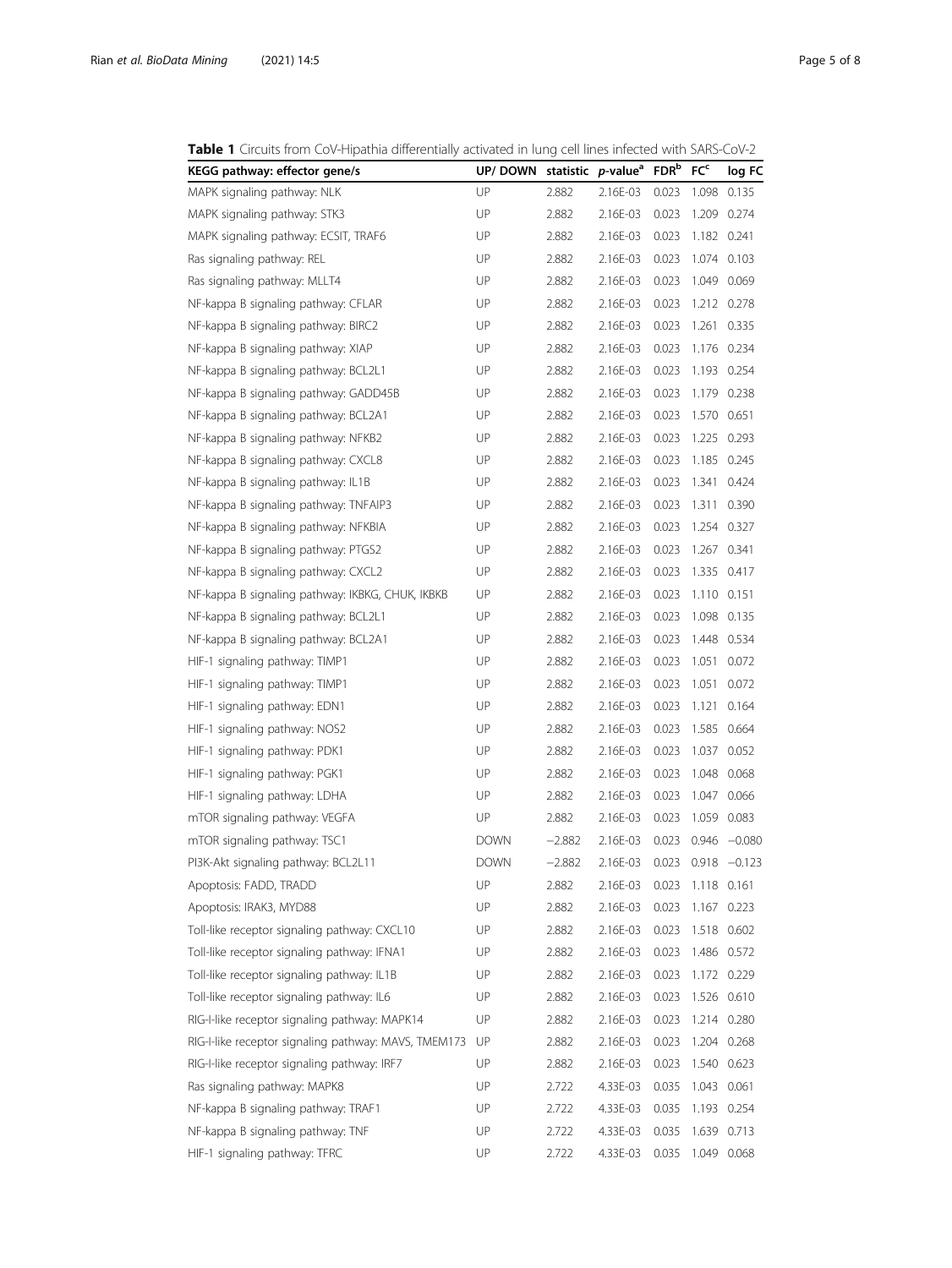|     |       |         |       |       | loa FC                                                                                                                                      |
|-----|-------|---------|-------|-------|---------------------------------------------------------------------------------------------------------------------------------------------|
| UP  | 2.722 | 433F-03 | 0.035 | 1.388 | 0473                                                                                                                                        |
| UP  | 2.722 | 433F-03 | 0.035 |       |                                                                                                                                             |
| UP  | 2.722 | 433F-03 | 0035  |       |                                                                                                                                             |
| UP  | 2.722 | 433F-03 | 0.035 |       |                                                                                                                                             |
| UP. | 2.722 | 433F-03 | 0035  |       |                                                                                                                                             |
| UP  | 2.722 | 433F-03 | 0.035 |       | 0455                                                                                                                                        |
| UP  | 2.722 | 433F-03 | 0035  | 1391  | 0476                                                                                                                                        |
|     |       |         |       |       | UP/DOWN statistic $p$ -value <sup>a</sup> FDR <sup>b</sup> FC <sup>c</sup><br>1.358 0.442<br>1358 0442<br>1434 0520<br>1388 0473<br>1 3 7 1 |

<span id="page-5-0"></span>Table 1 Circuits from CoV-Hipathia differentially activated in lung cell lines infected with SARS-CoV-2 (Continued)

a P-value is calculated using Wilcoxon test

<sup>b</sup> FDR refers to p-value adjusted for multiple comparisons using Benjamini and Hochberg method

<sup>c</sup> FC means Fold Change

well-known [[30,](#page-7-0) [31](#page-7-0)], moreover, interferon is a key player in TNF signaling pathway [[32\]](#page-7-0), and both signaling pathways are interrelated. Beyong the pure interpretation of the results, another novel and very useful option of the implementation of the model is the Perturbation effect. It allows estimating the effect of interventions (inhibitions or overexpression) across the signaling circuits of the model in a given condition. Moreover, the effect of more than 8000 targeted drugs from DrugBank can be predicted by selecting them, individually or in combinations. Figure [1](#page-3-0)d shows and example of the Perturbation effect option in which the impact of Siltuximab, a drug in study in patients with COVID-19 respiratory failure [[33\]](#page-7-0) which targets protein  $IL6$ , is simulated. Individual gene expression levels in each node are represented in shades of grayish green. Figure [1](#page-3-0)e, shows an example of the Variant interpreter option simulating the effect of a

| <b>UniProt function</b>    | UP/DOWN     | statistic | p-value <sup>a</sup> | FDR <sup>b</sup> | FC <sup>c</sup> | logFC    |
|----------------------------|-------------|-----------|----------------------|------------------|-----------------|----------|
| Innate immunity            | UP          | 2.882     | 2.16E-03             | 0.018            | 1.048           | 0.067    |
| Immunity                   | UP          | 2.882     | 2.16E-03             | 0.018            | 1.019           | 0.028    |
| Inflammatory response      | UP          | 2.882     | 2.16E-03             | 0.018            | 1.028           | 0.041    |
| Antiviral defense          | UP          | 2.882     | 2.16E-03             | 0.018            | 1.192           | 0.253    |
| Pyrogen                    | UP          | 2.882     | 2.16E-03             | 0.018            | 1.177           | 0.235    |
| Prostaglandin biosynthesis | UP          | 2.882     | 2.16E-03             | 0.018            | 1.267           | 0.341    |
| Prostaglandin metabolism   | UP          | 2.882     | 2.16E-03             | 0.018            | 1.267           | 0.341    |
| Fatty acid biosynthesis    | UP          | 2.882     | 2.16E-03             | 0.018            | 1.266           | 0.341    |
| Lipid biosynthesis         | UP          | 2.882     | 2.16E-03             | 0.018            | 1.266           | 0.341    |
| Acute phase                | UP          | 2.882     | 2.16E-03             | 0.018            | 1.526           | 0.610    |
| Osteogenesis               | UP          | 2.882     | 2.16E-03             | 0.018            | 1.181           | 0.241    |
| Autophagy                  | <b>DOWN</b> | $-2.722$  | 4.33E-03             | 0.028            | 0.976           | $-0.035$ |
| Translation regulation     | UP          | 2.722     | 4.33E-03             | 0.028            | 1.015           | 0.022    |
| Sphingolipid metabolism    | UP          | 2.722     | 4.33E-03             | 0.028            | 1.388           | 0.473    |
| Necrosis                   | UP          | 2.562     | 8.66E-03             | 0.046            | 1.009           | 0.013    |
| Fibrinolysis               | UP          | 2.562     | 8.66E-03             | 0.046            | 1.103           | 0.141    |
| Plasminogen activation     | UP          | 2.562     | 8.66E-03             | 0.046            | 1.072           | 0.101    |

Table 2 Functions from CoV-Hipathia differentially activated in lung cell lines infected with SARS-CoV-2

<sup>a</sup> P-value is calculated using Wilcoxon test

b FDR refers to p-value adjusted for multiple comparisons using Benjamini and Hochberg method

<sup>c</sup> FC means Fold Change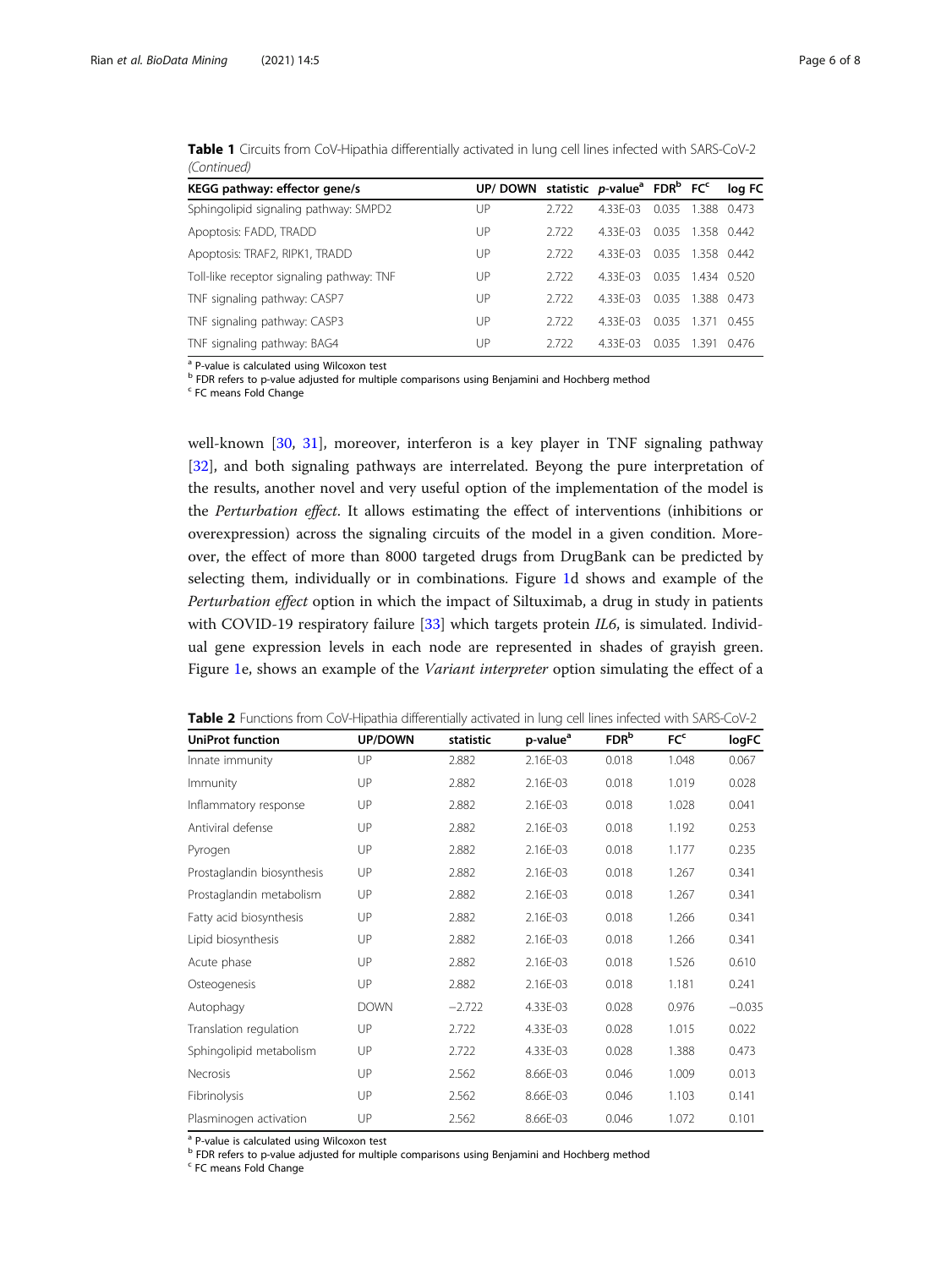<span id="page-6-0"></span>loss of function mutation in NFKBIA gene product over lung tissue pathway activity. One of the affected circuits in TNF signaling pathway is shown. Mean values of gene expression levels in each node are represented in shades of grayish green. A detailed description of the usage of the tool can be found in the accompanying help and tutorial.

Despite the limitations due to the few samples available, the results of the example clearly show the usefulness of this tool for modelling the repertoire of cell responses triggered by SARS-CoV-2, and the enormous potential that it has for future COVID-19 research and discovery of therapeutic interventions. Moreover, in spite of its short life CoV-Hipathia has already been quoted among other useful web tools to fight the COVID-19 pandemic [\[34](#page-7-0)] .

#### Acknowledgements

Not applicable.

#### Authors' contributions

KR developed the mechanistic modeling software, MEM carried out the mechanistic modeling analysis, MRL developed the algorithm, CL implemented the predictors in the software, DG and MO developed the COVID-10 disease map, JD and MPC conceived the work and wrote the paper. All authors read and approved the final manuscript.

#### Funding

This work is supported by grants SAF2017–88908-R from the Spanish Ministry of Economy and Competitiveness, PT17/ 0009/0006, ACCI2018/29 from CIBER-ISCIII and COV20/00788 from the ISCIII, co-funded with European Regional Development Funds (ERDF), the grant "Large-scale drug repurposing in rare diseases by genomic Big Data analysis with machine learning methods" from the Fundación BBVA (G999088Q), as well as H2020 Programme of the European Union grants Marie Curie Innovative Training Network "Machine Learning Frontiers in Precision Medicine" (MLFPM) (GA 813533).

#### Availability of data and materials

The dataset used during the current study is available in the GEO database, [[https://www.ncbi.nlm.nih.gov/geo/query/](https://www.ncbi.nlm.nih.gov/geo/query/acc.cgi?acc=GSE147507) [acc.cgi?acc=GSE147507\]](https://www.ncbi.nlm.nih.gov/geo/query/acc.cgi?acc=GSE147507), the COVID-19 Disease Map used here is available [\[https://doi.org/10.5281/zenodo.3935733](https://doi.org/10.5281/zenodo.3935733)], and new versions will be made publicly available here [<https://doi.org/10.17881/covid19-disease-map>]. This tool freely available at: <http://hipathia.babelomics.org/covid19/>

#### Ethics approval and consent to participate

Not applicable.

#### Consent for publication

Not applicable.

#### Competing interests

The authors declare that they have no competing interests.

#### Author details

<sup>1</sup>Bioinformatics Area, Fundación Progreso y Salud (FPS), Hospital Virgen del Rocío, Sevilla, Spain. <sup>2</sup>Computational Systems Medicine, Institute of Biomedicine of Seville (IBIS), Hospital Virgen del Rocio, 41013 Sevilla, Spain. <sup>3</sup>Bioinformatics and Biostatistics Unit, Centro de Investigación Príncipe Felipe (CIPF), 46012 Valencia, Spain. 4 Bioinformatics in RareDiseases (BiER), Centro de Investigación Biomédica en Red de Enfermedades Raras (CIBERER), Sevilla, Spain. <sup>5</sup>Luxembourg Centre for Systems Biomedicine, University of Luxembourg, L-4367 Belvaux, Luxembourg.<br><sup>6</sup>Eunctional Genomics Node (INB-ELIXIB-es), Sevilla, Spain. Functional Genomics Node (INB-ELIXIR-es), Sevilla, Spain.

### Received: 21 July 2020 Accepted: 5 January 2021 Published online: 21 January 2021

#### References

- 1. Wang C, Horby PW, Hayden FG, Gao GF. A novel coronavirus outbreak of global health concern. Lancet. 2020; 395(10223):470–3.
- 2. Ostaszewski M, Gebel S, Kuperstein I, Mazein A, Zinovyev A, Dogrusoz U, et al. Community-driven roadmap for integrated disease maps. Briefings Bioinformatics. 2019;20(2):659–70.
- 3. Gordon DE, Jang GM, Bouhaddou M, Xu J, Obernier K, White KM, et al. A SARS-CoV-2 protein interaction map reveals targets for drug repurposing. Nature. 2020;583(7816):459–68.
- 4. Ostaszewski M, Mazein A, Gillespie ME, Kuperstein I, Niarakis A, Hermjakob H, et al. COVID-19 Disease Map, building a computational repository of SARS-CoV-2 virus-host interaction mechanisms. Scientific Data. 2020;7(1):136.
- Mazein A, Ostaszewski M, Kuperstein I, Watterson S, Le Novère N, Lefaudeux D, et al. Systems medicine disease maps: community-driven comprehensive representation of disease mechanisms. npj Systems Biol Applications. 2018;4(1):21.